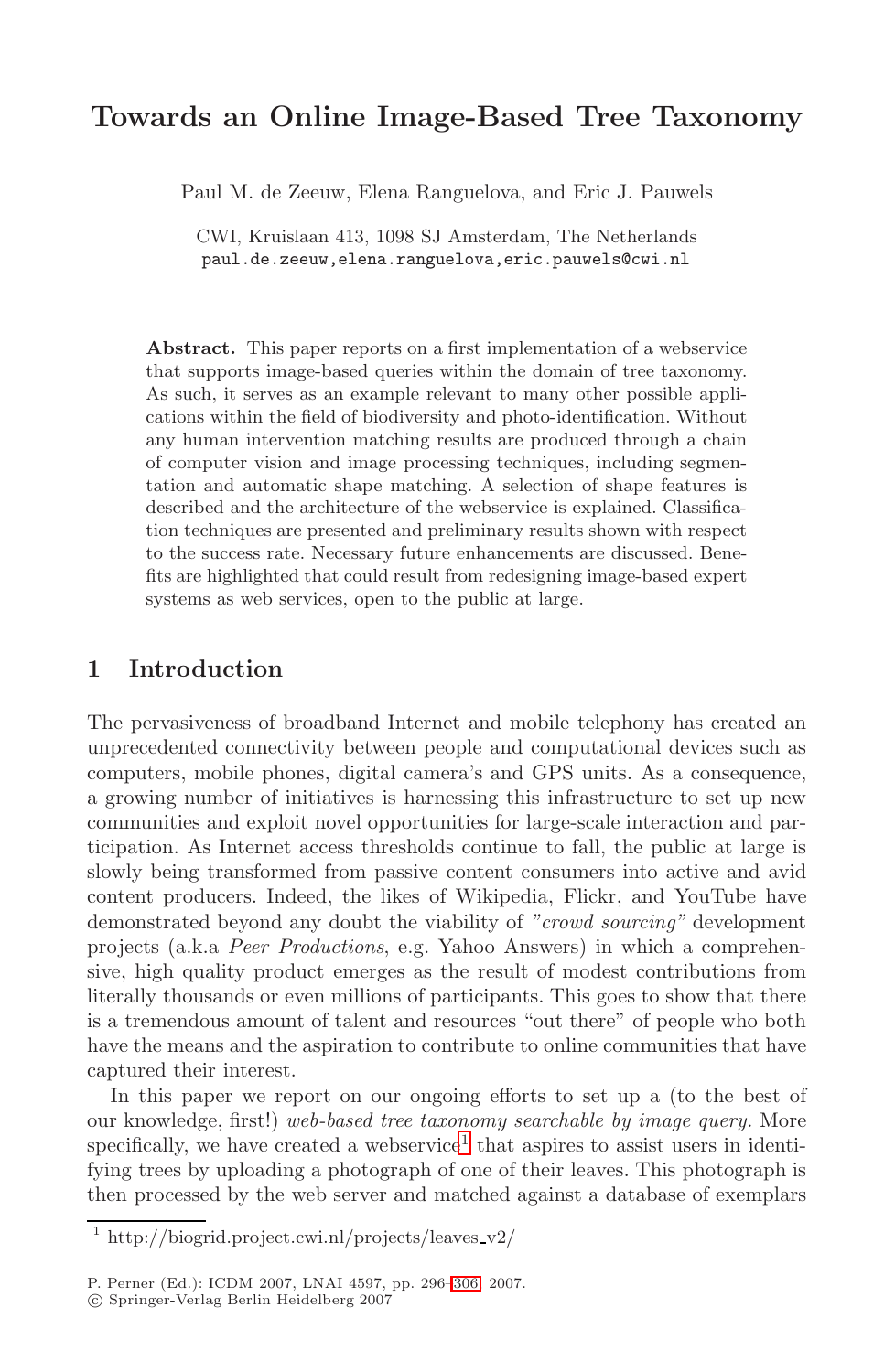of known species. As a result, a web page is created showing the, say, ten most similar exemplars along with species information, inviting the user to make the final choice and provide feedback. If the user considers the determination to be successful, the image is retained as a new exemplar for future queries. If the user deems the identification to be unsuccessful, the image is forwarded to an expert-biologist for a second opinion.

We envisage that in the near future it will become possible to point the camera in your mobile phone at a plant or tree, take a snapshot of one of the leaves and send it as an MMS message to a designated phone number, such as 1-800-whichtree, say. Half a minute later you receive an sms serving up both the Latin and common name for the tree, as well as the link to the Wikipedia page where more information can be found. Moreover, it is our explicit intention to open this webservice up to the public at large so that in addition to querying everyone can contributeo to the exemplar database by uploading information and images of tree species.

#### **1.1 Previous and Related Work**

Although there are a number of online tree taxonomies available, the proposed web service is, in our opinion, innovative to t[h](#page-10-1)[e](#page-10-2) [ex](#page-10-3)[te](#page-10-4)nt that it supports imagebased queries and therefore contributes to the small but growing collection of applications that try to extend Internet search beyond the classic keyword paradigm. The best-known web-applications that support similar input modalities are focusing primarily on face recognition, such as FaceIt, myheritage.com or Riya.

It is clearly apparent that, given the pervasiveness of digital cameras, biologists are waking up to the possibilities of computer-assisted photo-identification, and a number of stand-alone systems are under development (cf. [1,3,6,7]). However, to the best of our knowledge the proposed website is the first to offer a vision-based taxonomy system as a web service.

# **2 Architecture of the Webservice**

Broadly speaking the webservice is designed as a 2-tier system: The front-end allows the user to upload query images which are then shipped to the backend server for processing and matching. The results are included in a webpage which is then transferred to the front-end for display and feedback. The system therefore comprises the following main components:

**– Database of exemplars on back-end.** Predictably, one starts by creating a database of *exemplars* that encapsulate the domain knowledge  $-$  for the taxonomy application we will often refer to them as exemplars. This database contains, for each of the target tree species, information such as the common name (e.g. *white oak*), the genus and species as specified in the Linnaeus binomial nomenclature (e.g. Quercus alba), a link to Wikipedia (if available), as well as one or more relevant photographs. Associated with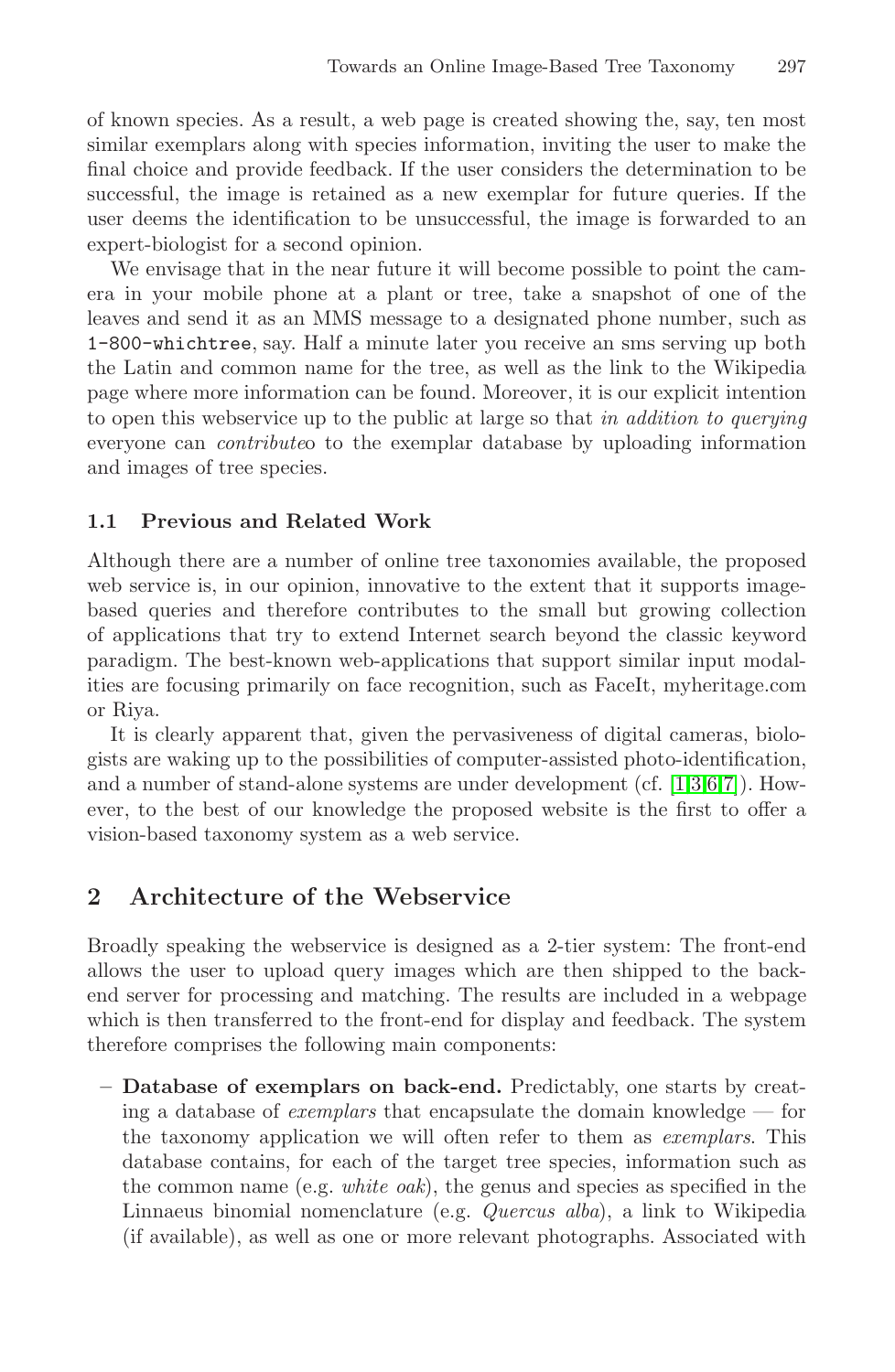# **叠 Lea** G Back - 0 - 2 2 6 Osearch  $\frac{1}{2}$  Favo  $\boldsymbol{G}$  $8 - 2$  $W$   $\sim$ Jn 3 ess **B** http://biogrid.p l/projects/leaves v2/query generate output.php?file id=01172563502139379 Leaves v.2 **Query image** Query image segmented 3rd similar 1st simila 2nd similar genus: acer<br>species: circinatur genus: quercus<br>species: garryan genus:<br>species:

#### 298 P.M. de Zeeuw, E. Ranguelova, and E.J. Pauwels

**Fig. 1.** Webpage generated by the taxonomy webservice in response to a submitted query [im](#page-3-0)age (top left). The result of the automatic segmentation is shown top right. The most similar images in the cases-database are displayed on the second row, together with relevant metadata such as genus and species. The displayed shortlist of most similar leaves offers the user the possibility to pick – as a final selection – the leaf that best matches his query image.

each photograph is a set of automatically computed numerical features that characterize the shape of the corresponding leaf (for more details on these features, see section 3).

- **Front-end[.](#page-3-0)** The front-end is a straightforward webpage that allows the user to upload an image of the query leaf. To improve performance we request users to adhere to certain standards (e.g. the leaf should be photographed against high contrast background) which greatly increase the reliability of the automatic image segmentation.
- **Processing on back-end.** Uploading a query image triggers a sequence of algorithms that  $(i)$  segment the leaf from the background and extract the result as a binary mask, and  $(ii)$  computes ten numerical shape features (for more details, see Section 3). The results are then checked against the pre-computed exemplar features and the most similar ones are shortlisted.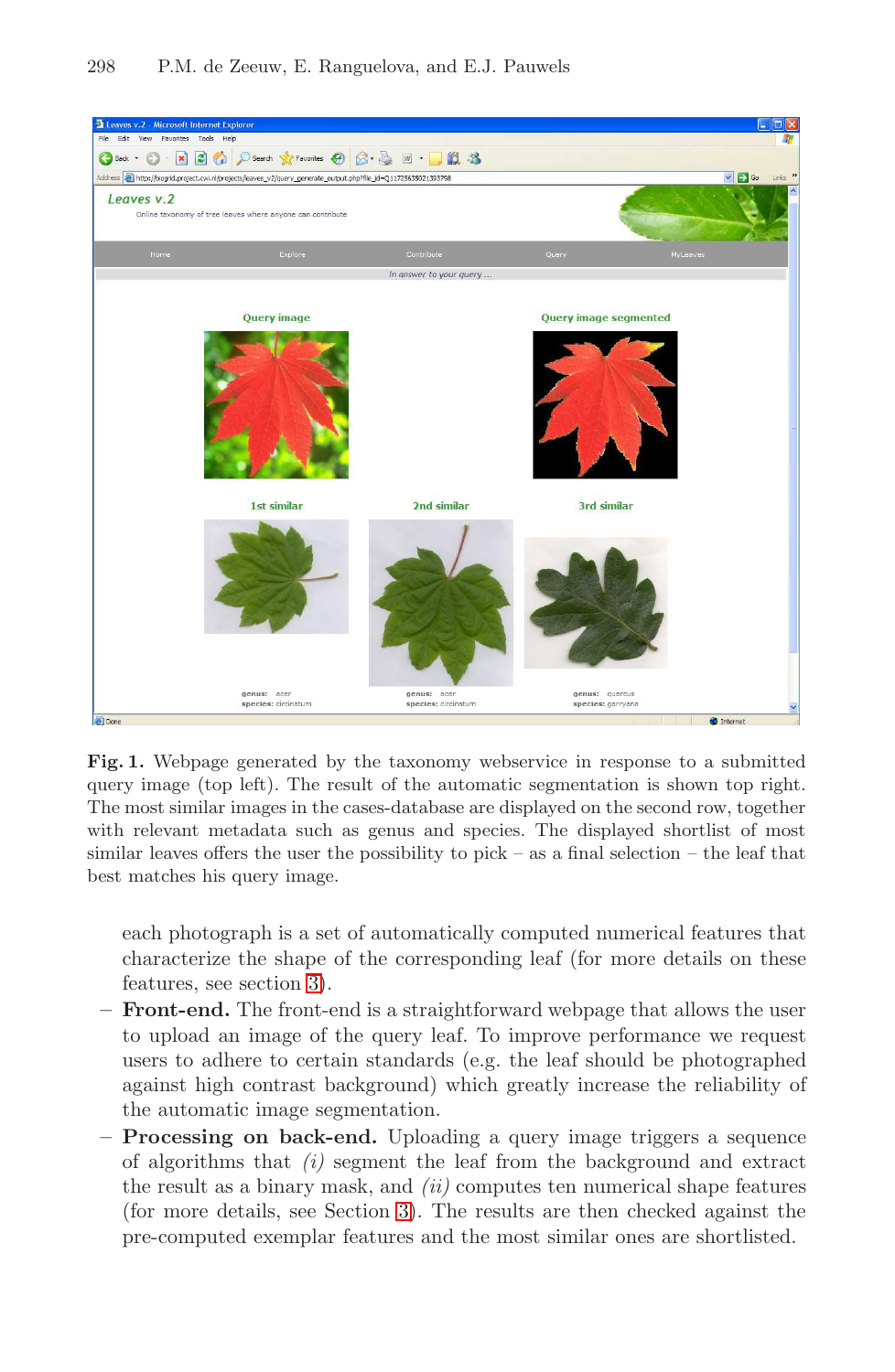<span id="page-3-0"></span>**– Feedback .** Once the similarity-based shortlist is available, a response webpage is compiled displaying images of the  $n$  best matches (where  $n$  typically ranges between 3 and 10). Each image has a caption detailing the genus, species and common name of the corresponding tree. Showing a ranked shortlist of images (see Fig. 1) allows the user to perform a final visual check and discard any obvious mismatches.

# **3 Features for Shape Matching to Exemplars**

#### **3.1 Image Segmentation: Segregating Foreground from Background**

Prior to computing the features detailed below, both exemplar and query images are first segmented into actual leaf (foreground) and a background. In what follows, we will use the term mask to refer to the resulting binary image that specifies the foreground pixels. Note that we can think of leaves as flat objects (something everyone who assembled a herbarium book can relate to) which simplifies the analysis of the image considerably as we can restrict our attention to measures for 2D shapes.

Automatic leaf segmentation proceeds through a number of steps. First, the colour image is converted to gray scale in several different manners (using the RGB and the HSV values). Then, each gray-level representation is segmented using a gray-level histogram to which a mixture of Gaussian density is fitted. The local minimum of the density is then used as a data-driven threshold for segmentation. In this manner, several initial segmentations are obtained. For each binary segmentation the number of 1 - connected components is computed and the best initial segmentaiton is chosen as the one with minimum number.

The next step of the algorithm uses the initial segmentation to guide a *water*shed transformation on the best gray-level representation of the original image. The watershed transformation is a powerful and well-established mathematical morphology tool for image segmentation which has been used in many applications [5]. Any grey-level image can be considered as a topographical surface. Flooding this surface from its [min](#page-10-5)imum while preventing the merging of water coming from difference sources, will result in a partitioning of the image into catchment basins associated with each minimum. The boundaries between the catchment basins are the watershed lines. If we apply this transformation to the gradient of an image, we should obtain catchment basins corresponding to homogeneous grey-level regions. It is well-known however, that the transform tends to produce an over-segmentation due to the local variations in the gradient. A marker-controlled transformation is a solution to this problem: The gradient image is modified via morphological reconstruction [5] in order to keep only the most significant gradient edges in the areas of interest between the markers. The biggest connected component from the chosen initial segmentation is used as the foreground marker and the image boundaries as the background marker. As a result of this step one gets the leaf boundaries.

The last step is the stem detection and removal. The stem is considered as a significant deviation from the main leaf shape. All such deviations are detected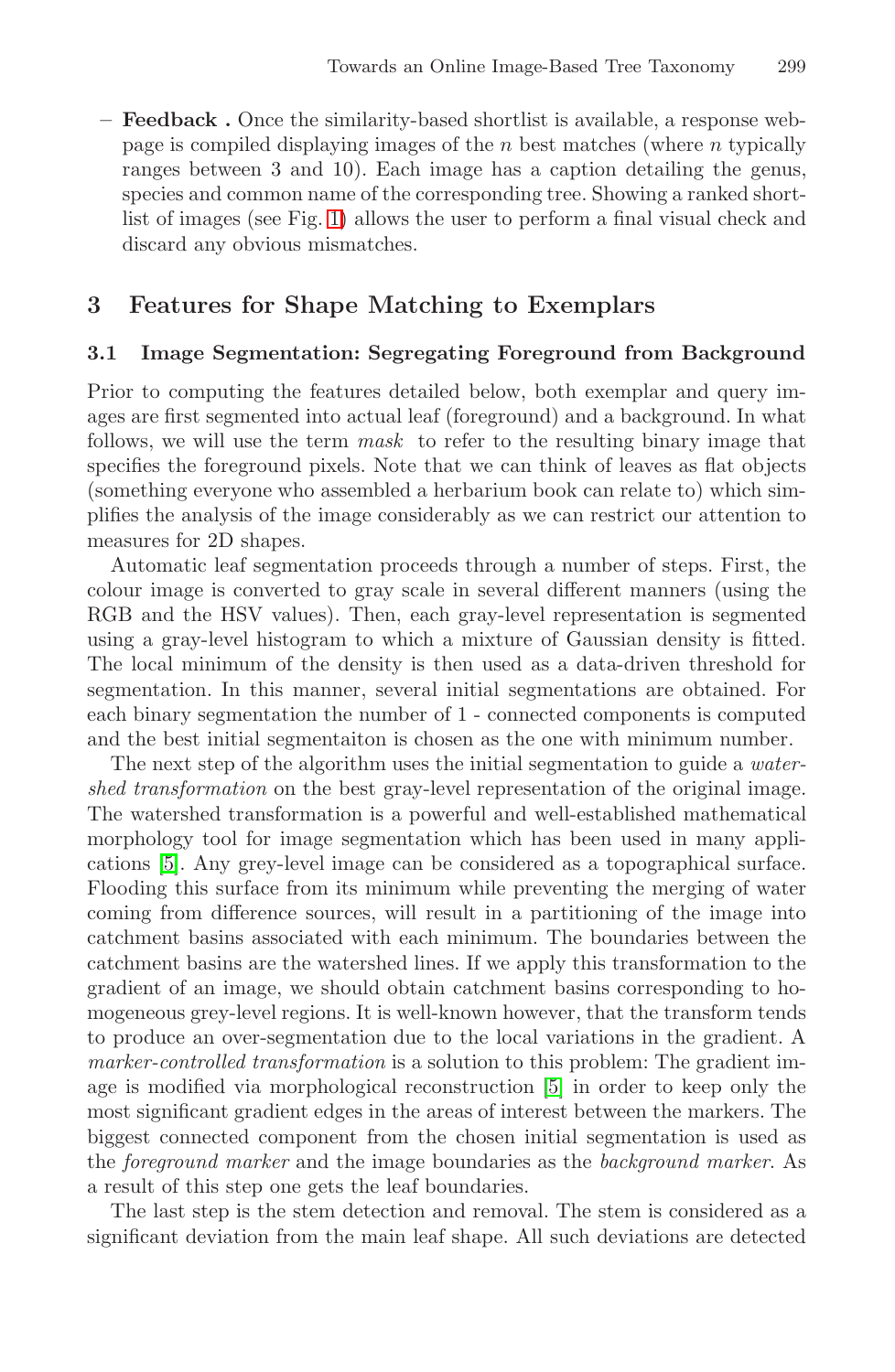<span id="page-4-1"></span>using the top-hat transform [5] of the binary segmentation. The detected deviations are the "teeth" of the leaf margin and the stem. The stem is singled out by imposing the additional restriction for large eccentricity and major axis. After the stem removal, the remainder is used as the binary leaf shape mask.

#### **3.2 Shape Matching**

Shape – even planar shape – is notoriously tricky to characterize accurately in a short sequence of numerical features. In order to cope with the considerable variations encountered in the dataset, we have implemented a number of features, each tailored to capture specific shape aspects. The idea is that combining them will produce a more discerning similarity measure. Below we briefly discuss the selection of features that are currently being used. It is likely that this set will be expanded in future versions of the search engine. All of them are computed on the binary image (a.k.a. mask) that results from the segmentation. This means that all internal structure, such as colour, texture and (most importantly) veinstructure has been discarded. This is an obvious weakness in the current system that we intend to remedy in a subsequent version. We also assume that the stem has been pruned so that only the intrinsic leaf shape remains. For ease of future reference we denote by L the resulting 2-dimensional shape, and by  $\partial L$ its contour.

Solidity (Sol). To measure the extent to which a leaf is lobed, we compute its solidity which is defined by comparing the area of the leaf to the area of its convex hull  $(CH(L))$  to obtain a number between 0 and 1:

$$
Sol = \frac{\text{area}(L)}{\text{area}(CH(L))}.
$$

Isoperimetric factor (IF). This is another measure that roughly captures how winding (oscillatory) the contour is. If the perimeter is defined as  $\ell = \text{length}(\partial L)$ and  $A = \text{area}(L)$  then IF is defined as

$$
IF = \frac{4\pi A}{\ell^2} \le 1.
$$

Equality prevails if and only if the contour is a circle.

<span id="page-4-0"></span>Eccentricity  $(X)$ . The third straightforward measure we employ is the eccentricity of ellipse with identical second moment as the leaf shape L.

Moment Invariants for Shape Characterization. The next set of measures are less straightforward. Hu's invariants [2], based on centralized moments, serve as a classic tool for recognizing geometrical shapes. An image is regarded as a density distribution function f. A central moment  $\mu_{pq}(f)$  of f is given by

$$
\mu_{pq}(f) = \iint_{\mathbb{R}^2} (x - x_c)^p (y - y_c)^q f(x, y) \, dx \, dy,\tag{1}
$$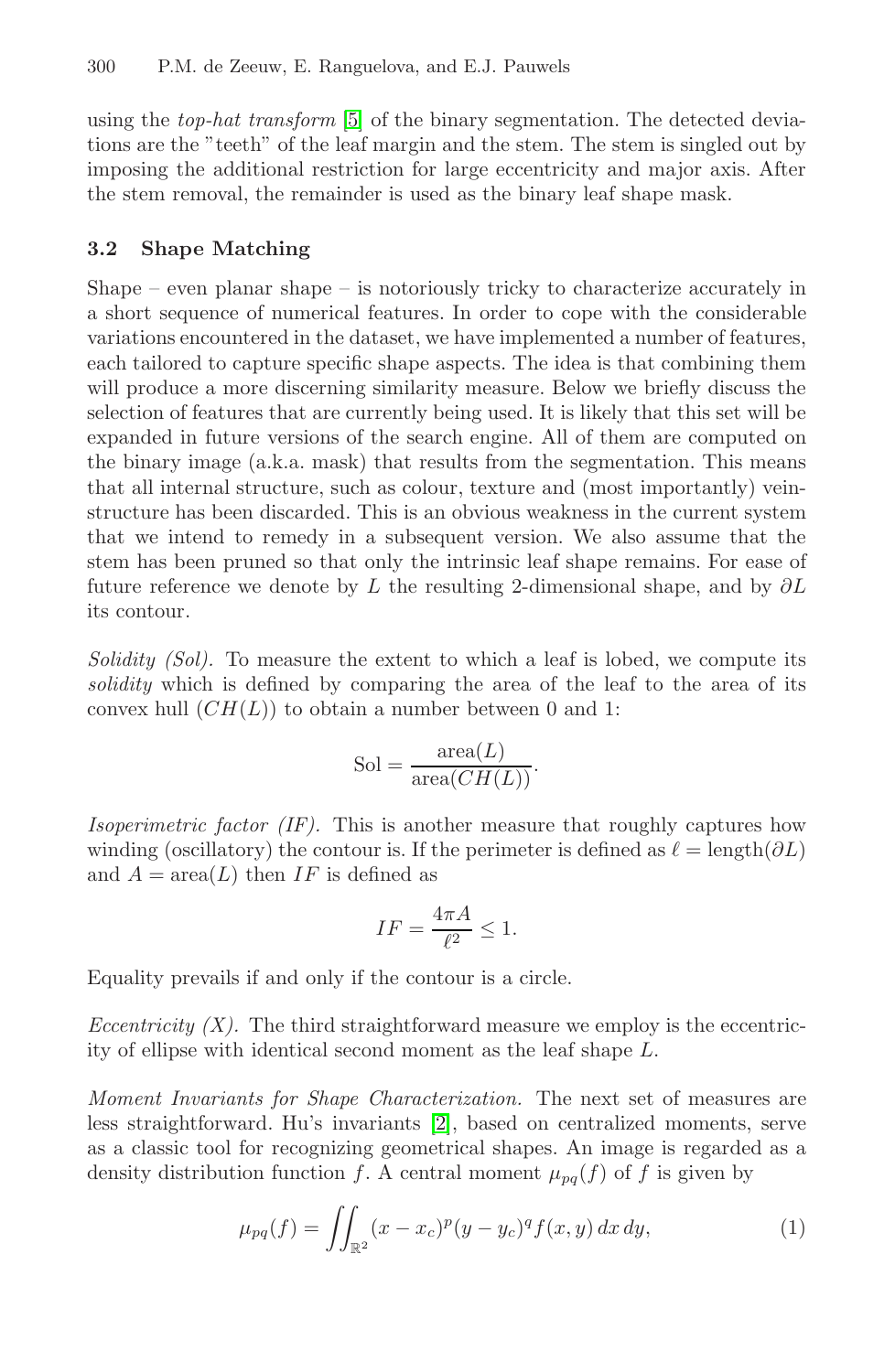<span id="page-5-0"></span>where p and q are non-negative integers and  $(x_c, y_c)$  is the center of mass. Such a central moment is said to be of  $(p+q)$ th order. In our case a binary foreground mask plays the role of the image of  $f$  which equals 1 inside the leaf region and 0 outside of it. By their definition it is immediate that central moments are translation invariant. Hu constructed polynomials with variables  $\mu_{pq}$  in such a way that the outcome is invariant under rotations and reflections (the latter apart from sign). Two polynomials are built with second-order moments, four polynomials with third-order moments and one combines second-order and thirdorder moments.

$$
I_1 = \mu_{20} + \mu_{02},\tag{2}
$$

$$
I_2 = (\mu_{20} - \mu_{02})^2 + 4\mu_{11}^2,\tag{3}
$$

$$
I_3 = (\mu_{30} - 3\mu_{12})^2 + (3\mu_{21} - \mu_{03})^2,
$$
\n(4)

$$
I_4 = (\mu_{30} + \mu_{12})^2 + (\mu_{21} + \mu_{03})^2,
$$
\n(5)

$$
I_5 = (\mu_{30} - 3\mu_{12})(\mu_{30} + \mu_{12})((\mu_{30} + \mu_{12})^2 - 3(\mu_{21} + \mu_{03})^2) +
$$
  

$$
(3\mu_{21} - \mu_{03})(\mu_{21} + \mu_{03})(3(\mu_{30} + \mu_{12})^2 - (\mu_{21} + \mu_{03})^2),
$$
 (6)

$$
I_6 = (\mu_{20} - \mu_{02})((\mu_{30} + \mu_{12})^2 - (\mu_{21} + \mu_{03})^2) + 4\mu_{11}(\mu_{30} + \mu_{12})(\mu_{21} + \mu_{03}),
$$
\n(7)

$$
I_7 = (3\mu_{21} - \mu_{03})(\mu_{30} + \mu_{12})((\mu_{30} + \mu_{12})^2 - 3(\mu_{21} + \mu_{03})^2) - (\mu_{30} - 3\mu_{12})(\mu_{21} + \mu_{03})(3(\mu_{30} + \mu_{12})^2 - (\mu_{21} + \mu_{03})^2).
$$
 (8)

We elaborate brie[fly](#page-5-0) [on](#page-5-0) the nu[me](#page-4-0)rical computation of the moments. Using the values of the image pixels we construct an interpolating function based on piecewise constant approximation. The piecewise constant basisfunctions have their support on squares centering around the pixels. Furthermore, the rectangular domain of an image is scaled in the sense that the size of the short side is equal to 1. As the supports of the basisfunctions are square, the size of the longer side of the domain follows at once. Hereby we ca[n n](#page-10-6)ow perform the integration in (1) numerically.

<span id="page-5-1"></span>So far, the expressions defined by  $(2)-(8)$  using  $(1)$  are invariant under translation, rotation and reflection (provided we ignore the sign of  $I_7$ ). For shape invariance we still need to enforce similitude invariance, that is, after a mere change in di[me](#page-5-1)nsions of an object (leaf) it is identified as the same. Such invariance can be obtained by normalizing the moments  $\mu_{pq}$ . Dilations (changes in size) by a scalar  $\alpha > 0$  of the whole image or of objects in an image against a neutral background result in new central moments given by [2]

$$
\mu'_{pq} = \alpha^{p+q+2} \mu_{pq}.\tag{9}
$$

It follows in particular that  $\mu'_{00} = \alpha^2 \mu_{00}$ , and also  $\mu'_{20} + \mu'_{02} = \alpha^4 (\mu_{20} + \mu_{02})$ . Combining this result with Eq. (9) yields

$$
\frac{\mu'_{pq}}{(\mu'_{00})^{(p+q+2)/2}} \frac{\mu_{pq}}{\mu'^{(p+q+2)/2}_{00}}, \quad \frac{\mu'_{pq}}{(\mu'_{20}+\mu'_{02})^{(p+q+2)/4}} \frac{\mu_{pq}}{(\mu_{20}+\mu_{02})^{(p+q+2)/4}}
$$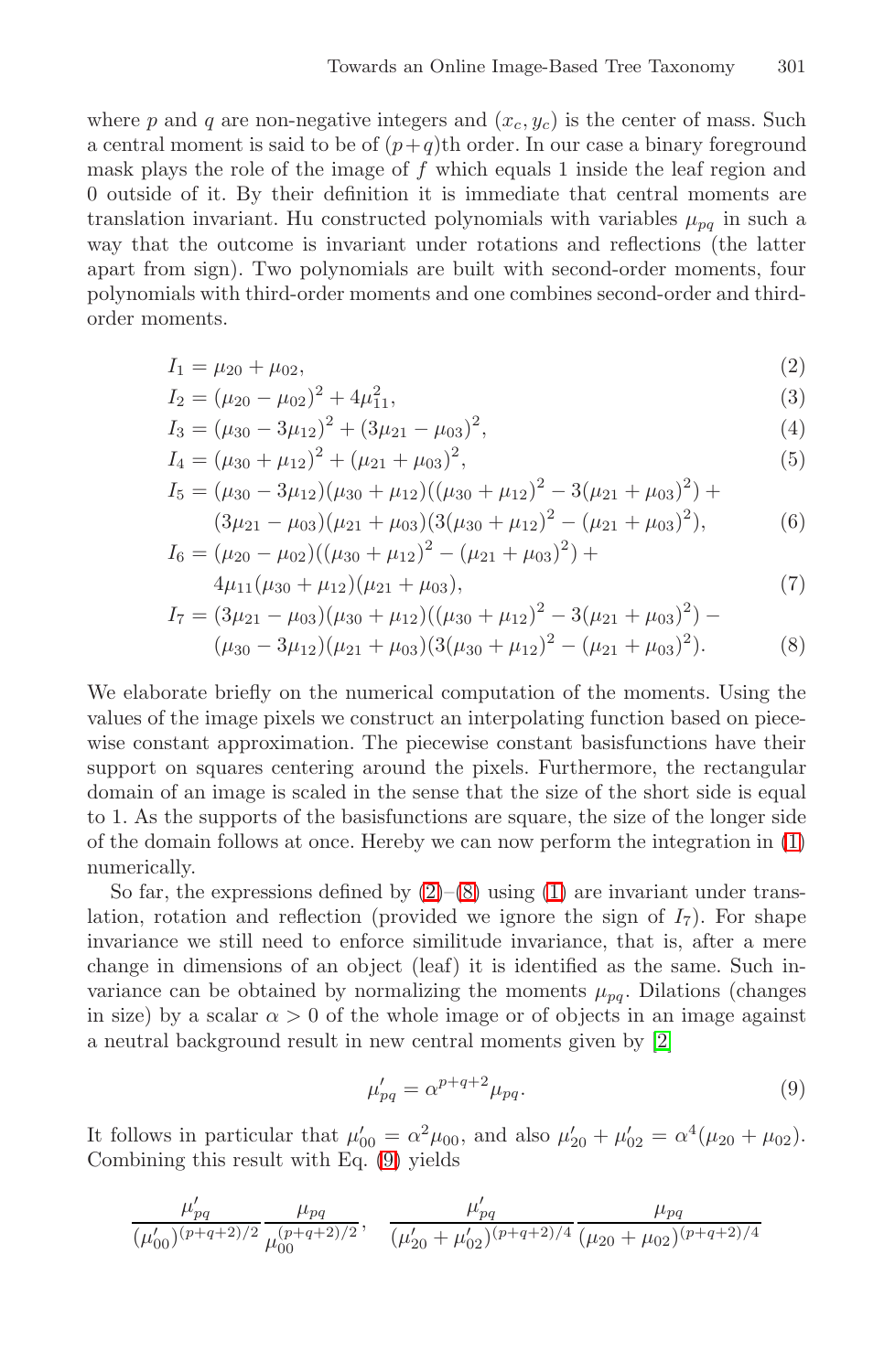#### 302 P.M. de Zeeuw, E. Ranguelova, and E.J. Pauwels

respectively. As we recall that both  $\mu_{00}$  and  $\mu_{20} + \mu_{02}$  are invariants with respect to rotation and reflection this demonstrates how to normalize the moments to achieve invariance under dilation. The first choice leads to the following new set of invariant generators [4]

$$
I'_1 = I_1/\mu_{00}^2, I'_2 = I_2/\mu_{00}^4, I'_3 = I_3/\mu_{00}^5, I'_4 = I_4/\mu_{00}^5,
$$
  
\n
$$
I'_5 = I_5/\mu_{00}^{10}, I'_6 = I_6/\mu_{00}^{10}, I'_7 = I_7/\mu_{00}^7.
$$
\n(10)

The second choice leads to a different but similar result. It may be more suitable (as a starting point) in case the density distribution corresponds to wavelet detail coefficients, see [4].

Finally, it is clear that the shape of the foreground in the binary image f should be invariant under a change in luminosity; in mathematical parlance:  $f \mapsto \lambda f$  where  $\lambda > 0$ . As a scalar multiplication of the distribution function f does not affect the center of mass, it follows from (1) that

$$
\mu_{pq}(\lambda f) = \lambda \mu_{pq}(f), \text{ for all } \lambda \neq 0. \tag{11}
$$

One observes that the feature vector  $I'$  defined element by element through (10)

$$
(I'_1, I'_2, I'_3, I'_4, I'_5, I'_6, I'_7)
$$

then changes into

$$
(\lambda^{-1} I_1', \ \lambda^{-2} I_2', \ \lambda^{-3} I_3', \ \lambda^{-3} I_4', \ \lambda^{-6} I_5', \ \lambda^{-4} I_6', \ \lambda^{-6} I_7')
$$

which is an undesirable result. (The result when moments would not be normalized would be equally undesirable.) To overcome this inhomogeneous change in the feature vector we use the following operator

$$
R_p(u) = \text{sign}(u)|u|^{1/p}, \text{ with } p \in \mathbb{N} \text{ and } u \in \mathbb{R}.
$$
 (12)

When applied to an invariant  $I_k$  it produces [ag](#page-10-7)[ai](#page-10-8)n an invariant. It is a "legal" operation that invariants can be subjected to, i.e., neither their invariance properties nor their discriminative power are lost. We define the homogenized feature vector as

$$
\tilde{I}' = (I'_1, R_2(I'_2), R_3(I'_3), R_3(I'_4), R_6(I'_5), R_4(I'_6), R_6(I'_7)).
$$
\n(13)

This feature vector  $\tilde{I}'$  now satisfies the *homogeneity condition* [4,8] in that a rescaling of the luminosity now affects all components in a homogeneous fashion:

$$
f \longmapsto \lambda f \quad \implies \quad \tilde{I}' \longmapsto \lambda^{-1} \tilde{I}'. \tag{14}
$$

In addition, it turns out that hereby all elements operate in the same order of magnitude and that Mahalanobis's method is superfluous.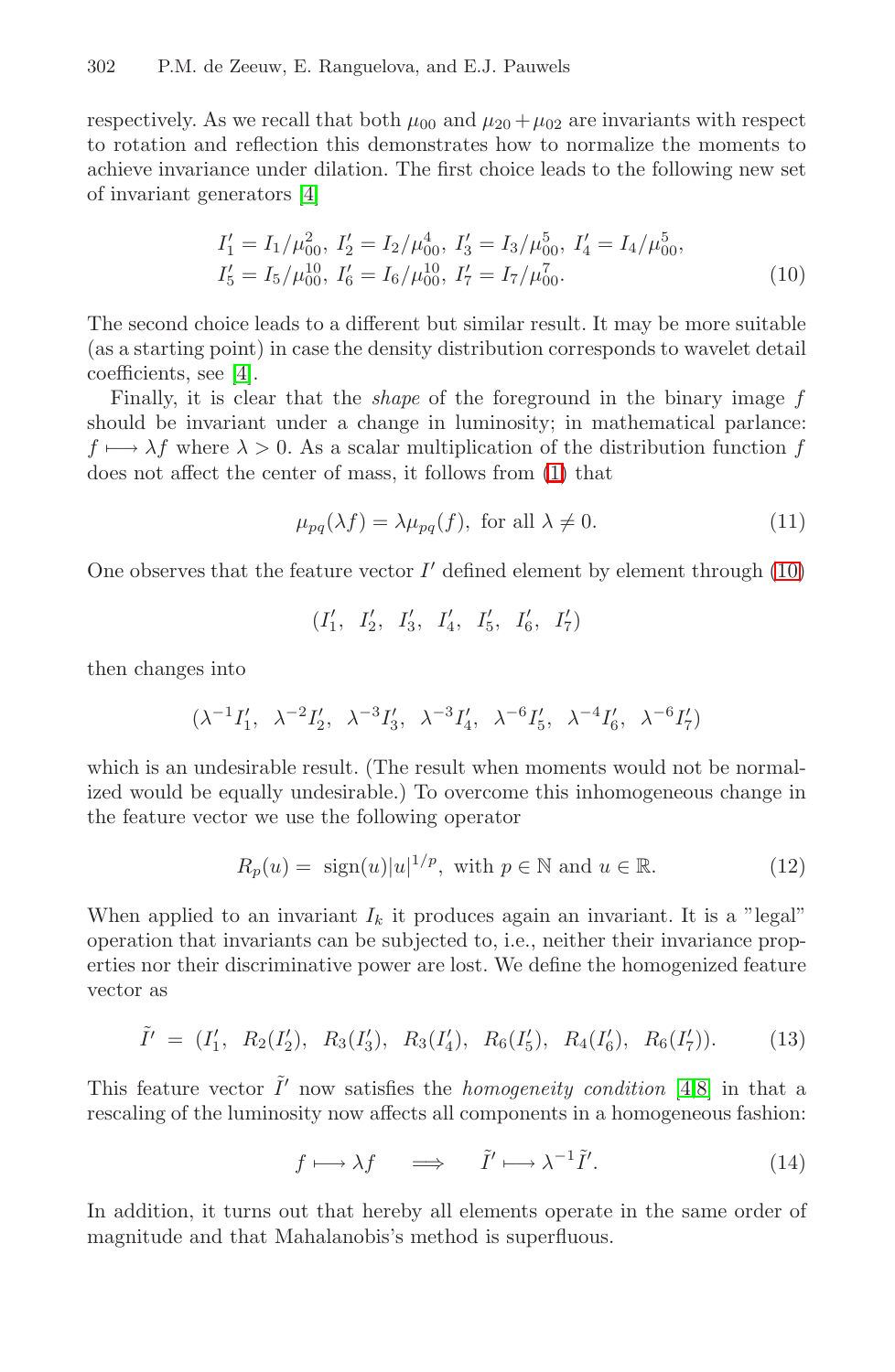## **4 Results and Discussion**

#### **4.1 Populating the Exemplar Database Through Webharvesting**

For the above outlined system to be successful, it needs to have access to a sufficiently large and comprehensive database of exemplars (cases). In order to create this with minimal effort we have taken recourse to webharvesting. More precisely, using Wikipedia we have first compiled a long list of the (Latin) Linnaeus classification (i.e. *genus* and *species*) of the tree species we are interested in. This list is fed into a programme that submits each combination into Google's Image Search and collects all the images that are returned. Relatively straightforward image processing software then winnows down this collection by rejecting all pictures that lack a convincing oval-shaped foreground. In most cases this prunes the collection down to a few percent of the original "harvest". The final selection is done by a human supervisor who reject everything except images where the well-defined foreground corresponds to a leaf. These images then go in the exemplar database and the Linnaeus classification (i.e. the *genus* and *species* that were used as search terms) are inserted as metadata. Once these images have been added to the exemplar database, the residing feature agents jump into action and compute the necessary features so that these new exemplars can be compared to any incoming image queries.

As mentioned earlier we have realised a first implementation of the above outlined webservice. To date we have compiled a small database of exemplars which comprises 23 unique genus-species combinations harvested from the web. For each of these genus-species combinations we have on average 5 to 10 exemplar images, adding up to 146 images in total. All [the](#page-4-1) images have been segmented and the above-mentioned 10 shape parameters have been computed (i.e. solidity, isoperimetric factor, eccentricity and 7 moment invariants). We have then tested the two classification tools which we describe next.

#### **4.2 Classification Trees**

Classification trees seemed a first obvious choice for the classification of leaves (no pun intended!). The full 10-dimensional feature vector of section (3.2) was used to predict class-membership (running from 1 through 23 as there are 23 unique genus-species combinations). However, when we tested performance using crossvalidation, the prediction success turned out to be disappointingly low 42%. For that reason we switched to a nearest neighbour classifier described in the next section.

### **4.3 Nearest Neighbour Classification**

Since the 10-dimensional feature-vector is an amalgamation of qualitatively different characteristics (dimension-wise  $10 = 1+1+1+7$ ), we decided that it was best to first compute distances in each space separately, and then produce a resulting distance by computing an (empirically optimized) linear combination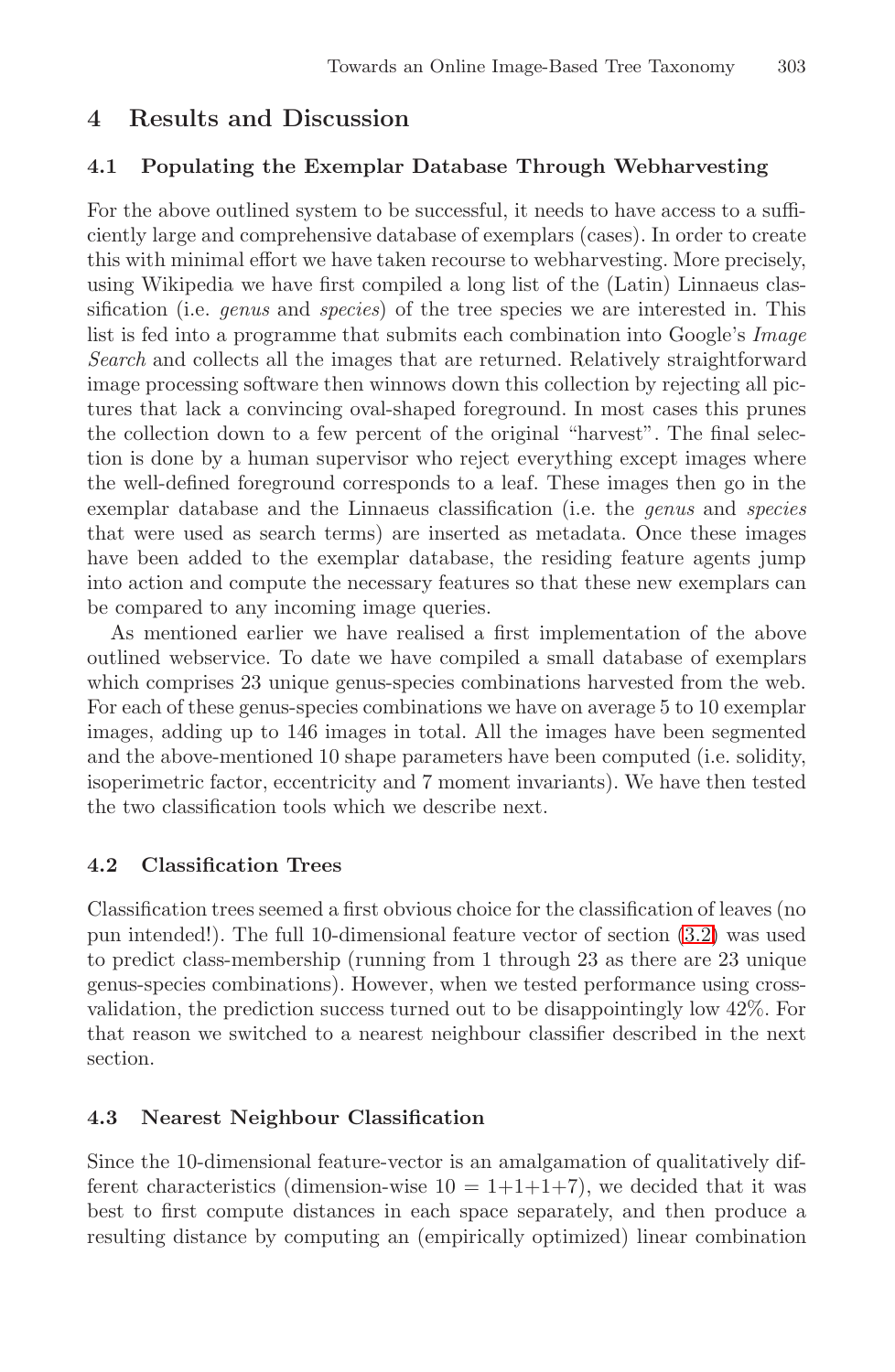#### 304 P.M. de Zeeuw, E. Ranguelova, and E.J. Pauwels

of these partial results. We settled for the straightforward (1-dimensional) Euclidean distance for the solidity, eccentricity and isoperimetric features (denoted by  $d_{Sol}$ ,  $d_X$  and  $d_{IF}$  respectively). Further, because of (14) we opted for the (normalized) cosine distance in the 7-dimensional space of homogenized moment invariants:

$$
d_{HM}(\overrightarrow{x}, \overrightarrow{y}) = \frac{2}{\pi} \arccos \left( \frac{|<\overrightarrow{x}, \overrightarrow{y}>|}{\|\overrightarrow{x}\|.\|\overrightarrow{y}\|} \right).
$$

All distances are within the 0−1 range, simplifying comparison and combination.

We proceed by making the assumption that the comprehensive distance is a straightforward linear combination of the above:

$$
d_{LC} = d_{HM} + \alpha d_{Sol} + \beta d_X + \gamma d_{IF}.
$$

The values for the weight parameters are determined by systematically searching for the combination that produces the best results on the exemplar database, i.e. each exemplar is used as a test-image and assigned to the same class as its nearest neighbour (in the  $d_{LC}$ -metric). The discriminative power of  $d_{HM}$  turns out to be predominant but even though  $\alpha, \beta, \gamma \ll 1$  the other distances cannot be dispensed with.

We have estimated the classification accuracy by simulating the results that would be displayed on the webpage. More precisely, for each exemplar we have computed the 10 nearest  $d_{LC}$ -neighbours as these would be displayed on the webpage if the selected exemplar was submitted as a query. The results are shown in Fig. 2. If we insist that classification is only successful if the most



**Fig. 2.** Query success rate in terms of the number  $(k)$  of retrieved nearest neighbours. If we allow the user to inspect the ten most similar images, then the success rate is slightly higher than 85%. See main text for more details.

similar has the correct genus and species, then the success rate is about 53%. However, this is unduly pessimistic as not one but ten nearest neighbours are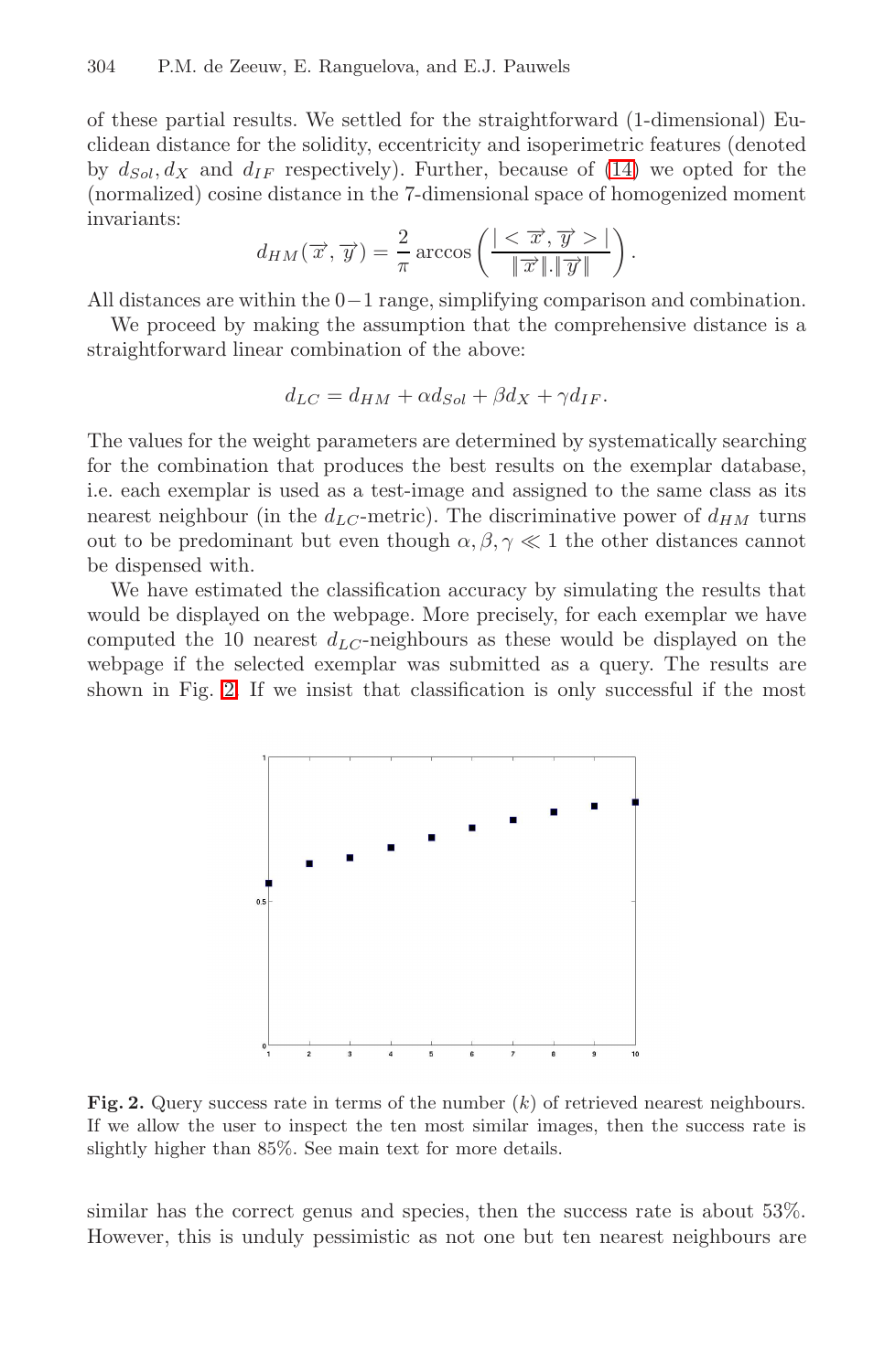shown on the webpage, and the user is invited to manually pick the best match. This means that the query will be successful if the correct genus and species are found among the 10 nearest neighbours (i.e.  $k = 10$  in Fig. 2). It turns out that for this less stringent success-criterion, the success rate is approximately 85%. The complete distance matrix is shown in Fig. 3.



**Fig. 3.** Left: Schematic representation of the  $(146 \times 146)$   $d_{LC}$ -distance matrix for the database of exemplars. Bright points represent large distances while dark shades indicate similarity. Right: The corresponding class delineation: black blocks corresponds to leaves that have identical genus and species, while gray shades indicate identical genus but different species within that genus. Ideally, the  $d_{LC}$  matrix on the left should look very similar to the classification groundtruth depicted on the right.

## **5 Conclusions and Future Directions**

In this paper we have reported on a first implementation of a webservice that supports image-based queries within the domain of tree taxonomy. We have argued that thanks to computer vision and image processing it is now feasible to gain good segmentation and recognition results with little or no input from a human supervisor. This opens the door to efficient searches through large databases of photographic material and therefore allows us to tackle classification problems for which the domain knowledge is primarily encoded in visual form. These developments are effectively extending the scope of image-based search task where traditionally, most efforts have been focused on face recognition. Clearly, photoidentification of plant and animal species (individual animals even) opens up a vast and exciting new application domain, the relevance of which is beyond dispute given the current concerns about the conservation and biodiversity.

The preliminary results that are obtained seem acceptable but clearly leave considerable scope for improvement. Apart from employing a much larger dataset, we see at least two directions that remain to be explored. First, we could add more sophisticated shapes measure to fine-tune the global distance  $d_{LC}$ . It is obvious from Fig. 3 that the current version of that distance is far from optimal. Secondly,